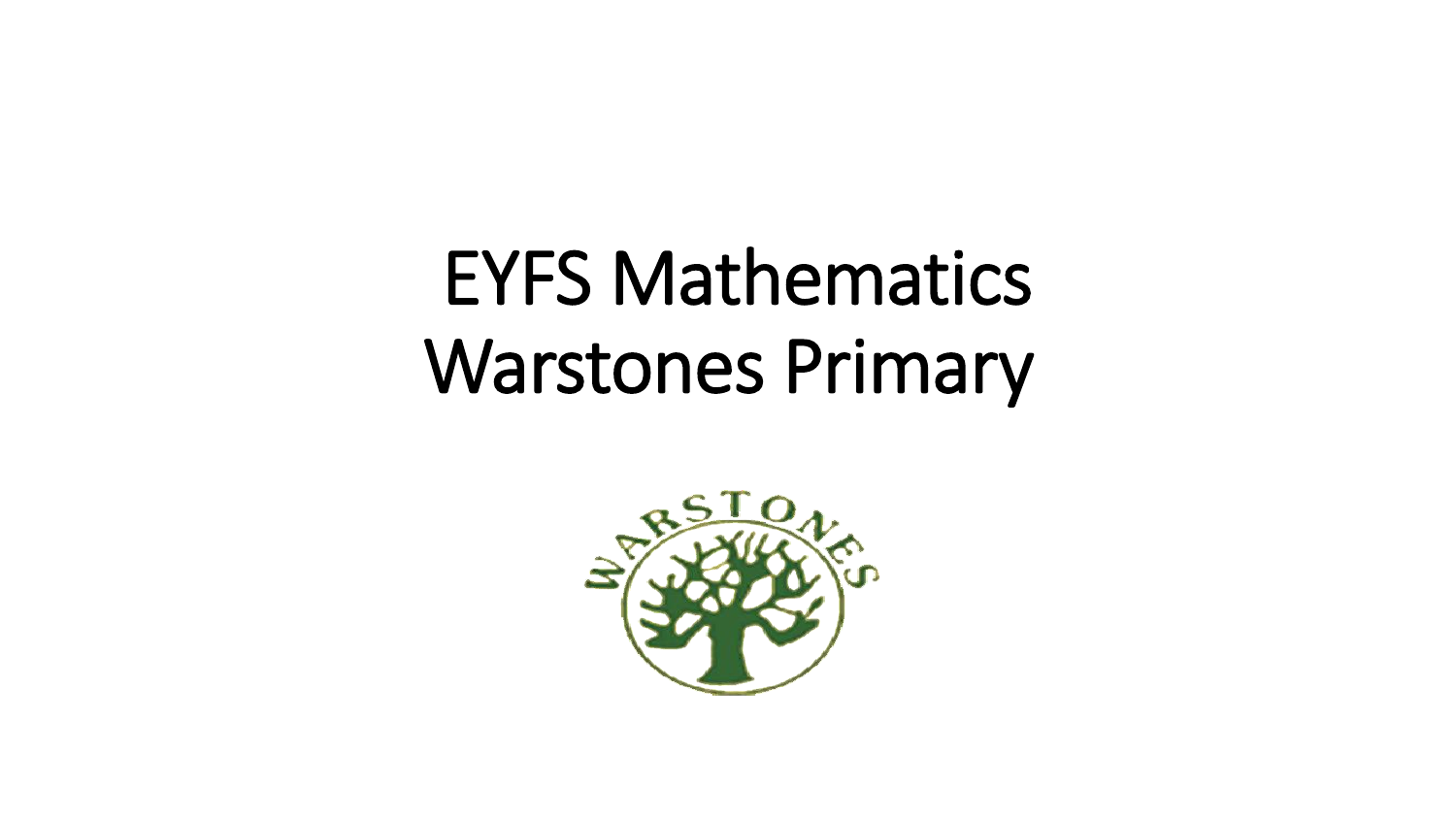# New Early Year Curriculum Mathematics Early Learning Goals

By the end of Reception to achieve the Early Learning Goal in Mathematics children need to be able to do the following independently:

#### **Number**

- Have a deep understanding of numbers to 10, including the composition of each number.
- Subitise (recognise quantities without counting) up to 5.
- Automatically recall (without reference to rhymes, counting or other aids) number bonds to 5 (including subtraction facts) and some number bonds to 10, including double facts.

#### **Numerical Patterns**

- Verbally count beyond 20, recognising the pattern of the counting system.
- Compare quantities up to 10 in different contexts, recognising when one quantity is greater than, less than or the same as the other quantity.
- Explore and represent patterns within numbers up to 10, including evens and odds, double facts and how quantities can be distributed equally.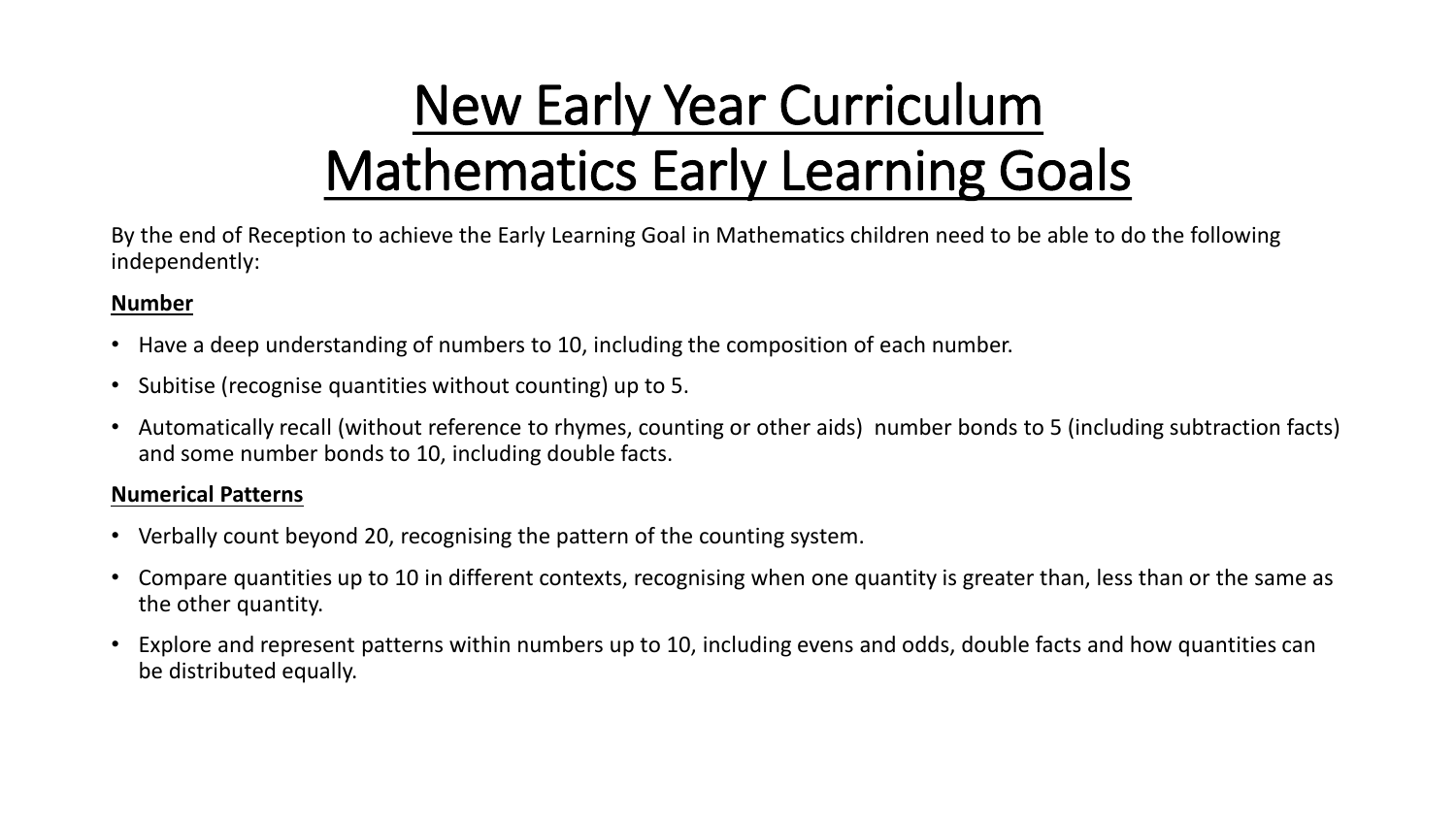# Mathematics in Reception

#### We follow White Rose Maths from Reception to Year 6. This is the Maths planning overview in Reception:

| <b>Autumn Term</b>    |                                                                |
|-----------------------|----------------------------------------------------------------|
| <b>Unit</b>           | <b>Focus</b>                                                   |
| <b>Just like Me</b>   | Matching, sorting and comparing amounts                        |
|                       | Comparing size mass and capacity                               |
|                       | Exploring and describing pattern                               |
|                       |                                                                |
| It's Me 1,2,3         | Counting                                                       |
|                       | Representing and comparing 1,2 & 3                             |
|                       | Composition of numbers 1,2, & 3                                |
|                       | Investigating describing and identifying circles and triangles |
|                       | Using and understanding positional language                    |
|                       |                                                                |
| <b>Light and Dark</b> | Representing numbers to 5                                      |
|                       | Exploring and recalling one more and one less                  |
|                       |                                                                |
| <b>Spring Term</b>    |                                                                |
| <b>Unit</b>           | <b>Focus</b>                                                   |
| Alive in 5            | Introducing zero                                               |
|                       | Comparing numbers to 5                                         |
|                       | Composition of 4 and 5                                         |
|                       | Comparing mass (2)                                             |
|                       | Comparing capacity (2)                                         |
|                       |                                                                |
| Growing 6,7,8         | Represent and compare 6,7,8                                    |
|                       | Composition of 6,7,8                                           |
|                       | Making pairs and counting in 2s                                |
|                       | Combining 2 groups to find a total                             |
|                       | Exploring measuring - length and height                        |
|                       | Exploring time - measuring time and sequencing events/days     |
|                       |                                                                |
| Building 9 and 10     | Represent and comparing 9 and 10                               |
|                       | Composition of 9 and 10                                        |
|                       | Comparing numbers within 10                                    |
|                       | Ordering numbers to 10                                         |
|                       | Number bonds to 10                                             |
|                       | 3D shape                                                       |
|                       |                                                                |
|                       | Pattern (2)                                                    |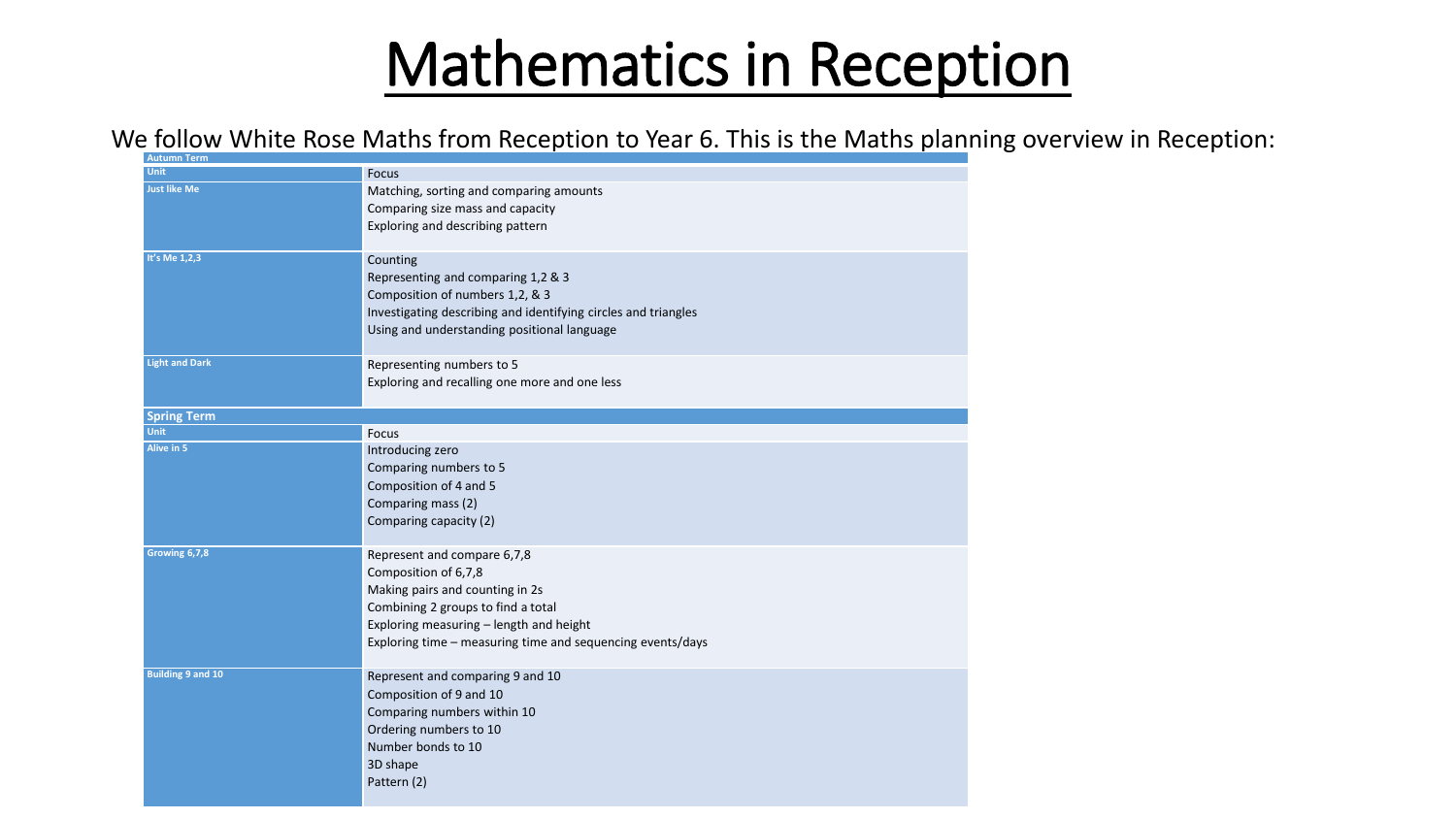# Mathematics in Reception

We follow White Rose Maths from Reception to Year 6

| <b>Summer Term</b>     |                                                                                                                       |
|------------------------|-----------------------------------------------------------------------------------------------------------------------|
| <b>Unit</b>            | <b>Focus</b>                                                                                                          |
| To 20 and Beyond       | Building numbers beyond 10<br>Counting patterns beyond 10<br>Spatial reasoning<br>Shape - Match, Rotate, Manipulate   |
| First, Then, Now       | Addition<br>Subtraction<br>Spatial reasoning<br>Shape – Compose and decompose                                         |
| <b>Find my Pattern</b> | Doubling<br>Sharing and grouping<br>Even and Odd<br>Spatial reasoning<br>Shape - visualise and build                  |
| <b>On the Move</b>     | Deepening understanding of numerical concepts<br>Numerical patterns and relationships<br>Spatial reasoning<br>Mapping |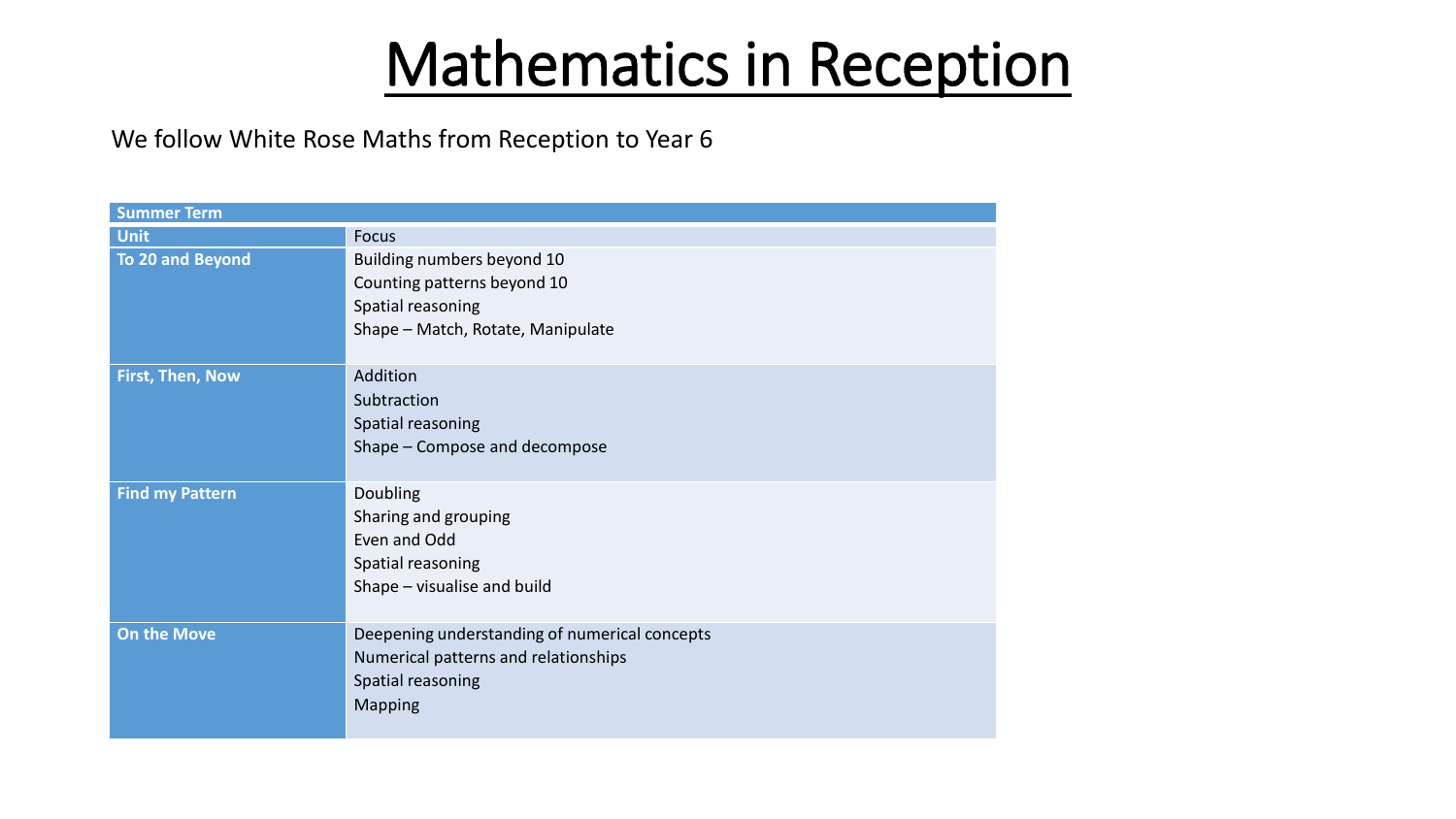## How we teach and support children's mathematical learning at Warstones Primary



- By having a mathematical rich environment
- Whole class teacher directed learning.
- Small group work activities.
- Enhanced provision in response to needs and interests of the children to encourage the exploration of mathematical concepts.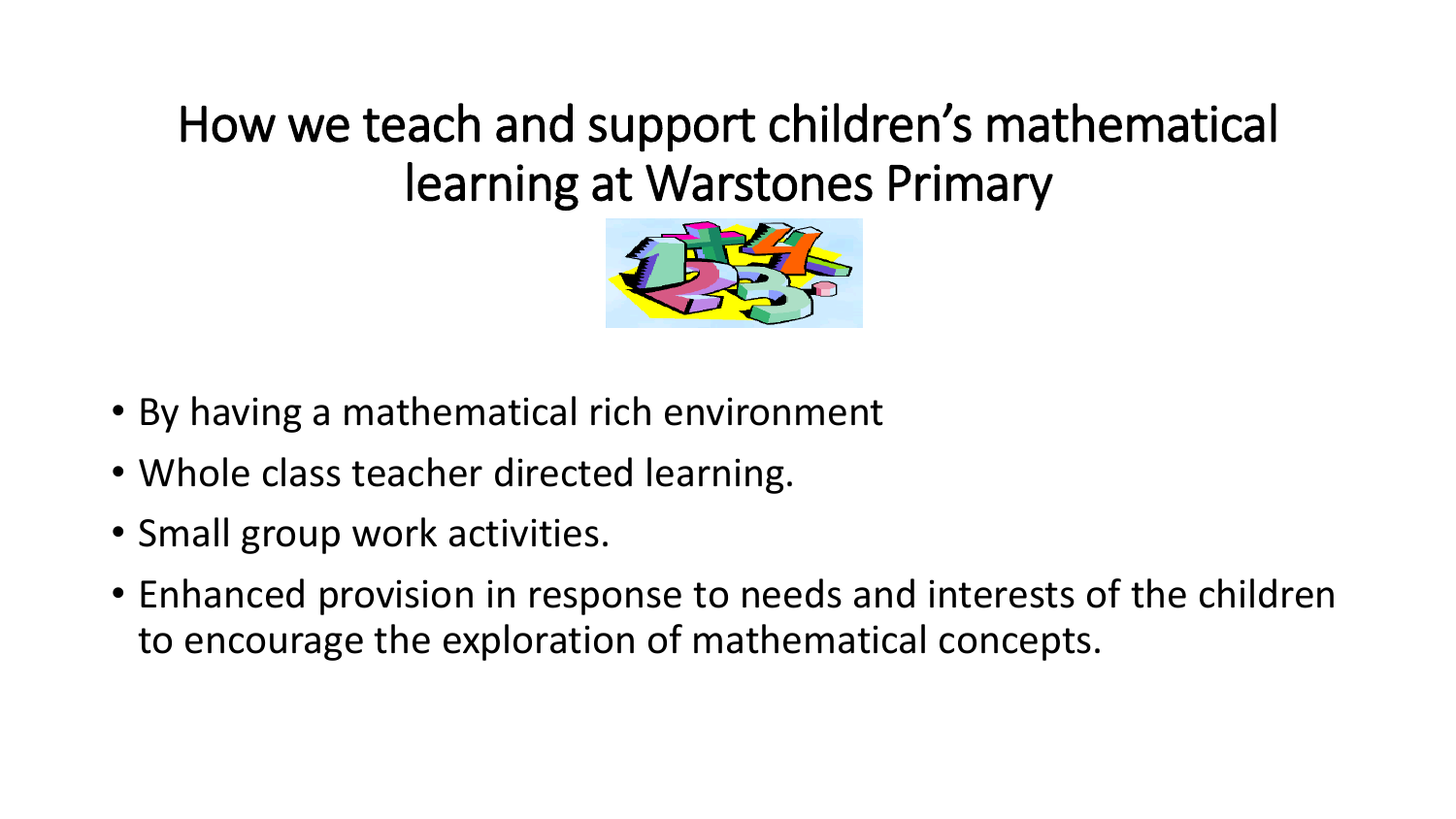# Maths



#### **Mastery of Maths**

An important part of developing children's mathematical ability is to develop mastery of skills and knowledge.

Mastery is encouraged through careful questioning and encouraging children to apply their knowledge and problem solve. We also encourage children to use language to demonstrate their understanding of concepts and to discuss what they find when problem solving.

The reasoning for focussing on mastery of numbers up to 10 in Reception is because:

- Significant time is spent developing deep knowledge of the key ideas that are needed to underpin future learning. The structure and connections within the mathematics are emphasised, so that pupils develop deep learning that can be sustained.
- Key facts such as addition within 10 are learnt to avoid cognitive overload in the working memory and enable pupils to focus on new concepts as they begin to work with bigger numbers.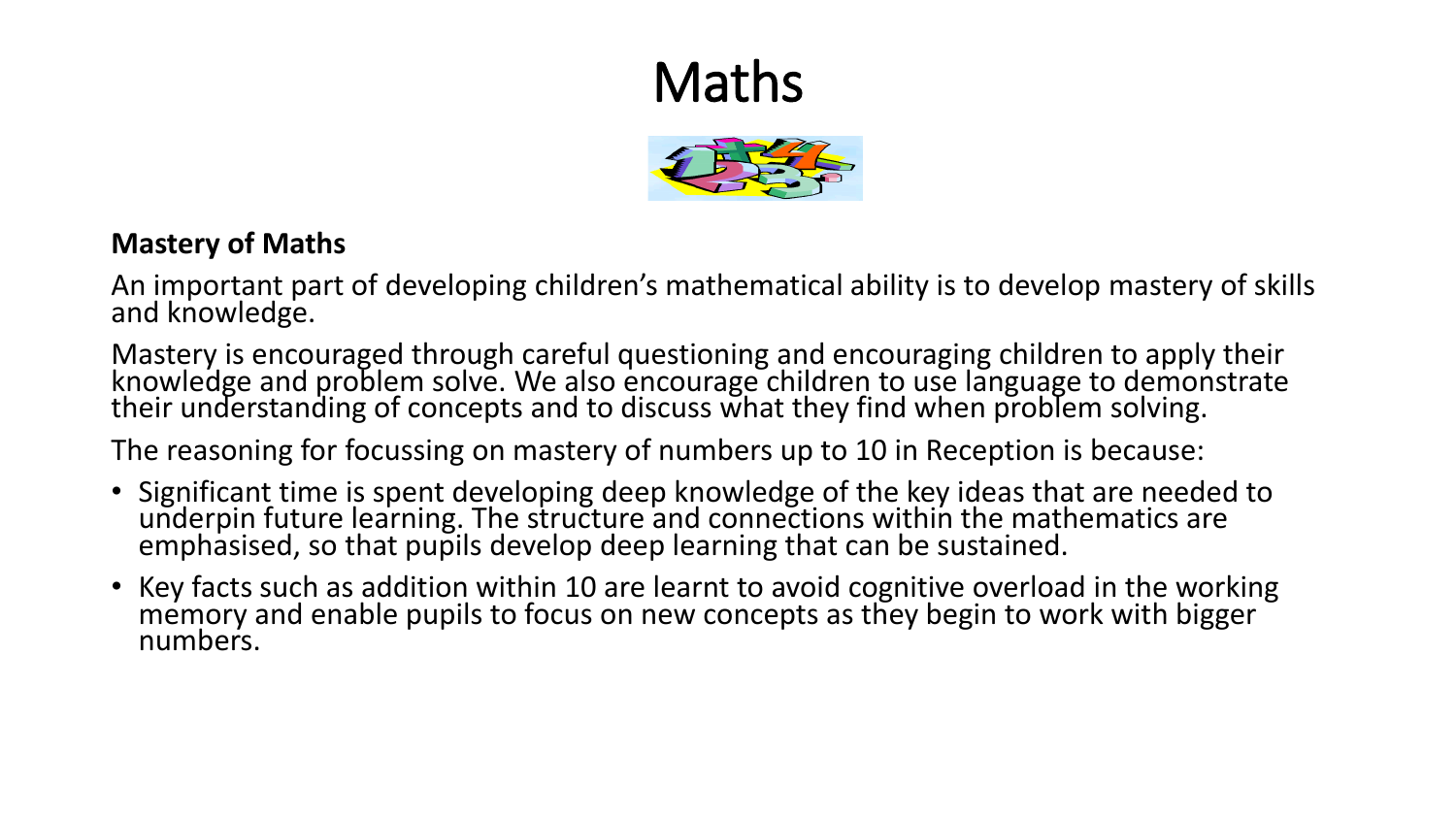# Maths



### **Nursery**

- There is a focus on numbers to 5.
- This includes:
	- recognition of up to 3 objects
	- reciting numbers to 5
	- saying numbers in order to 5
	- matching numeral to amount
	- Experiment with their own symbols and marks
	- solving mathematical problems
	- Comparing quantities

In Nursery children also talk about and explore 2D and 3D shapes, position, comparison between objects eg size, length, weight and capacity.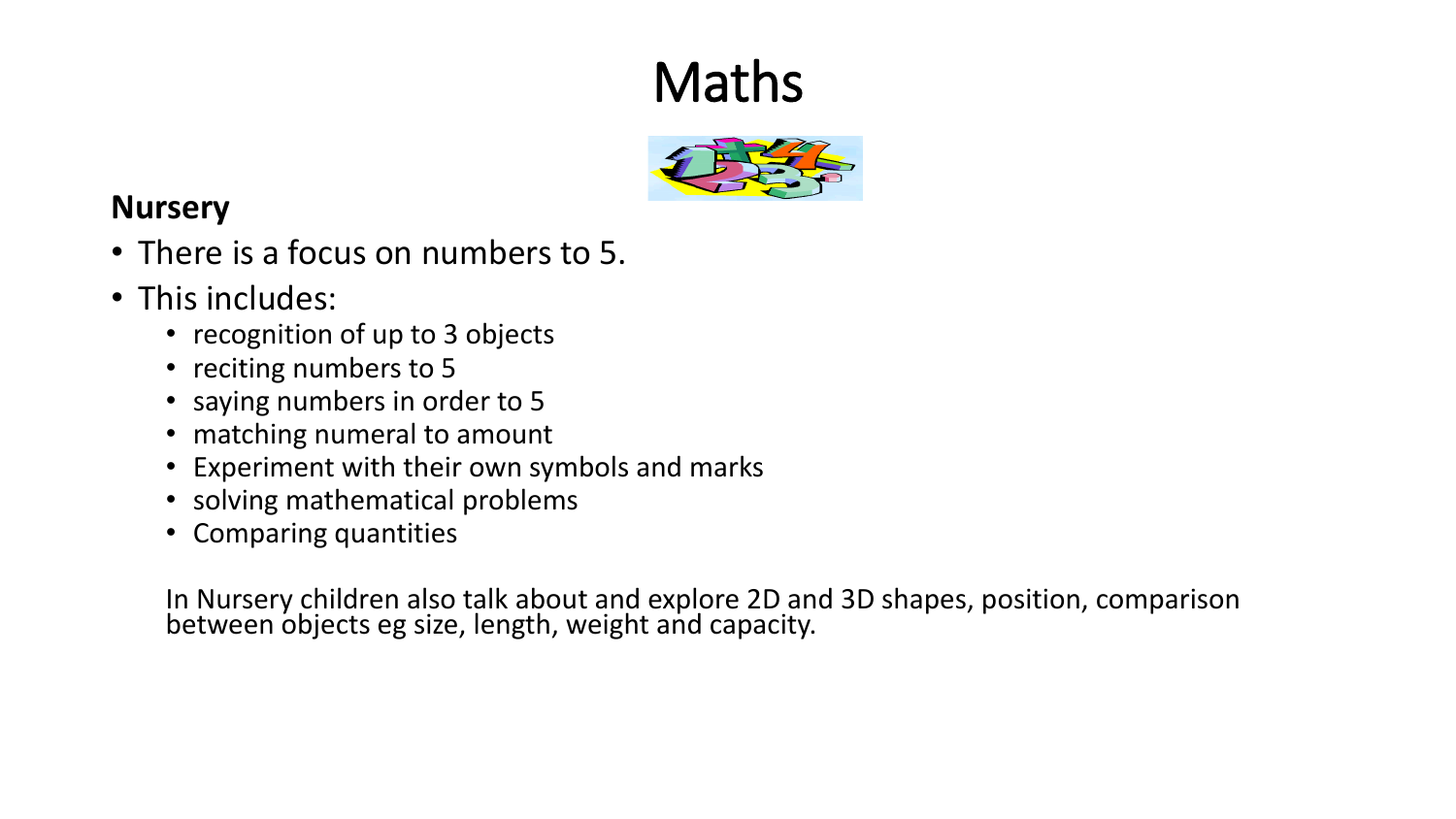# Why is maths so important?



- Maths is everywhere in the world around them.
- They will need to be able to use maths in everyday life.
- Maths enables children to think logically and become good problem solvers.

Therefore:

- It is vital to lay secure foundations in early mathematics.
- We want children to engage with all areas of mathematics.
- We must give children the tools to help them to develop a better understanding of the mathematical world in which they live.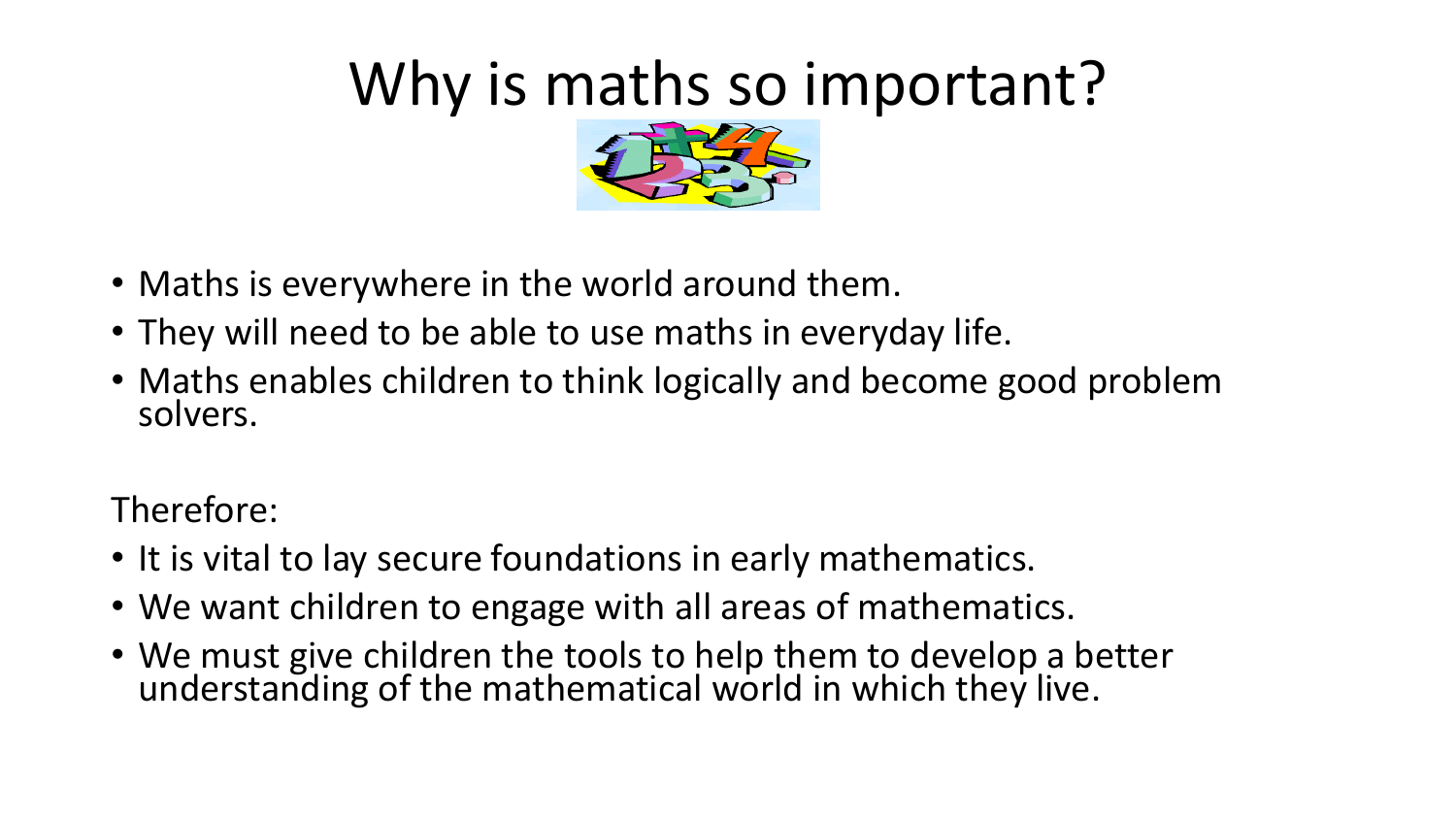# Good practice in the teaching and learning of Mathematics



- Children are given clear purposes and context for mathematics that are real in life and in play.
- First hand experiences both indoors and outdoors.
- Adults modelling how to be a mathematician
- Sustained shared mathematical thinking between adult and child is essential.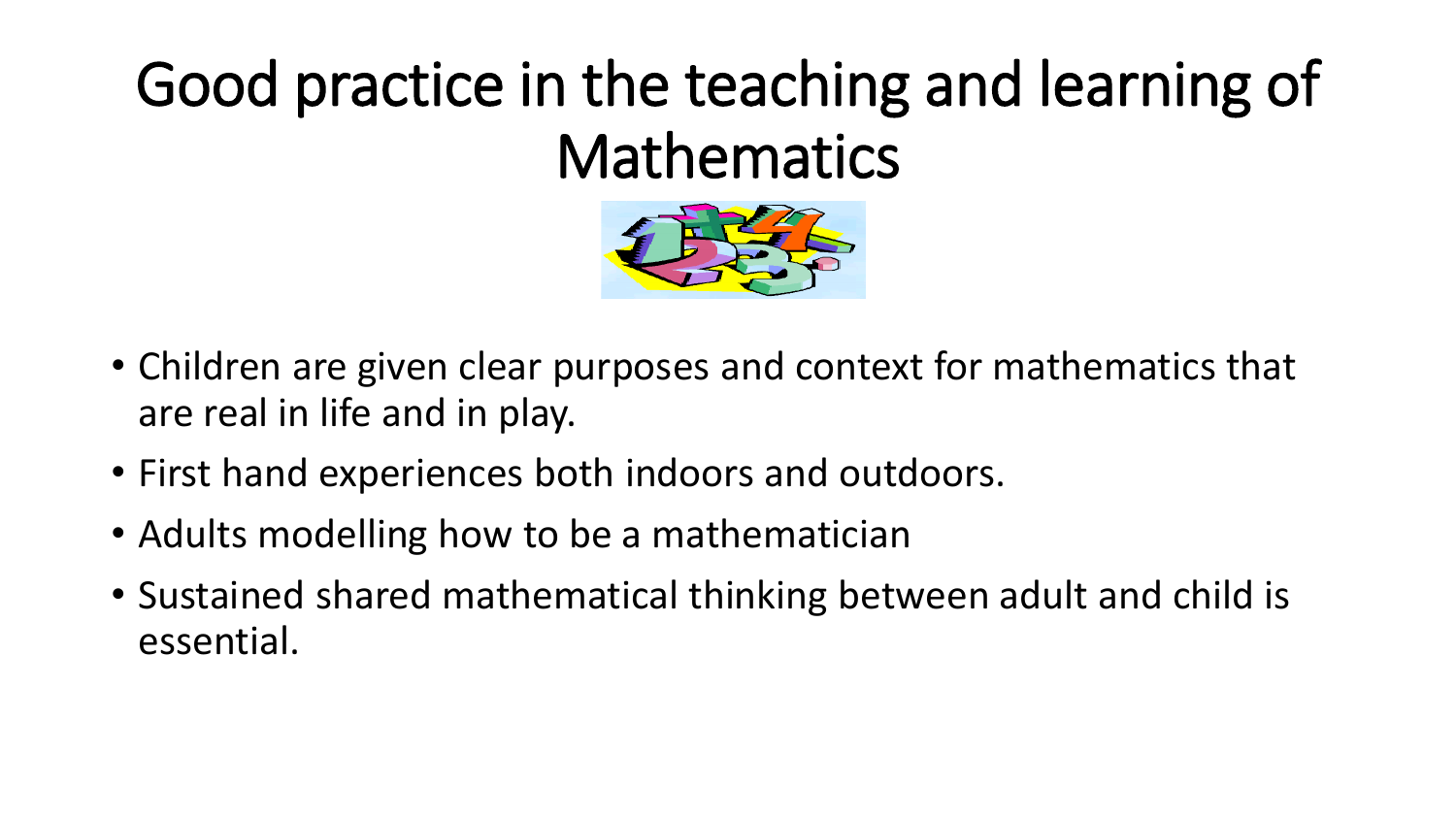#### **How we teach mathematical learning at Warstones Primary**

#### **Counting**

When counting, children need to understand…

•That we need to say one number for each object counted (touch counting).

•The final number we say is how many altogether.

Some children continue to count after they have reached the final object as they don't connect the numbers they are saying to the objects in front of them.

•That we can count objects in any order and the total stays the same

#### **The CPA Approach (Concrete, Pictorial, Abstract)**

**Concrete** is the 'doing' stage, using concrete objects to solve problems.

**Pictorial** is the 'seeing' stage, using representations of the objects involved in mathematical problems.

**Abstract** is the 'symbolic' stage, where children are able to use abstract symbols to model and solve mathematical problems.



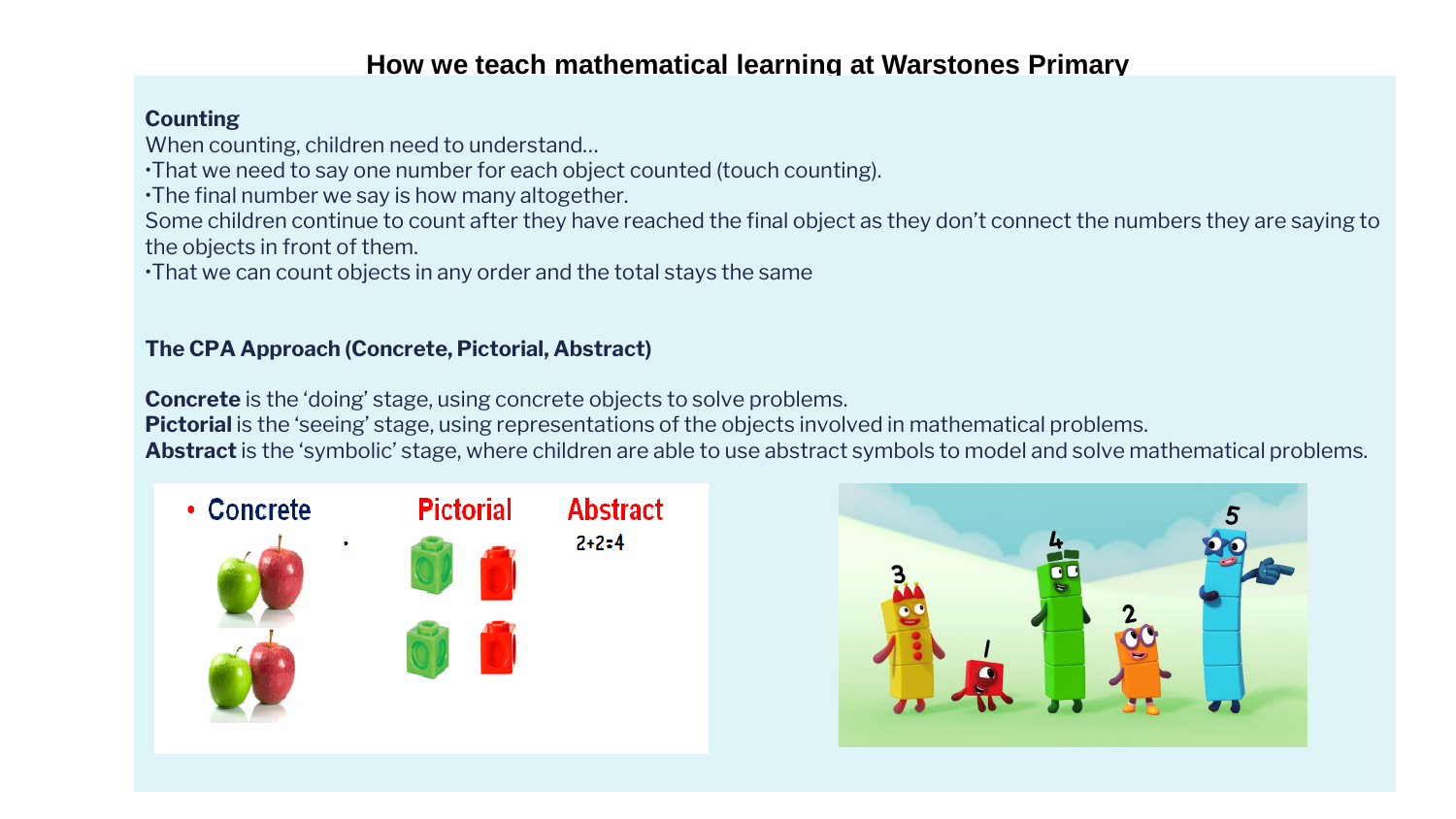## **Reasoning How we teach mathematical learning at Warstones Primary at Warstones Primary at Warstones Primary at Warstones Primary at Warstones Primary at Warstones Primary at Warstones Primary at Warstones Primary at War**

Reasoning helps children to be able to explain their thinking, therefore making it easier for them to understand what is happening.

It helps them to think about how to solve a problem, explain how they solved it and to think about what they could do differently.

In Reception and Nursery, some examples of reasoning are:

•true and false statements e.g. adding one to a number always makes it smaller

•spotting incorrect number order e.g. 1, 2, 3, 4, 6, 5, 7, 8, 9, 10

•explaining how we know something or how we worked it out.

#### **Understanding that the total stays the same even when the objects move.**

When children first start to use numbers, they often do not understand that if we move objects into another arrangement the total stays the same. We practice this with many different types of objects but a useful tool is using a tens frame to be able to move counters around.

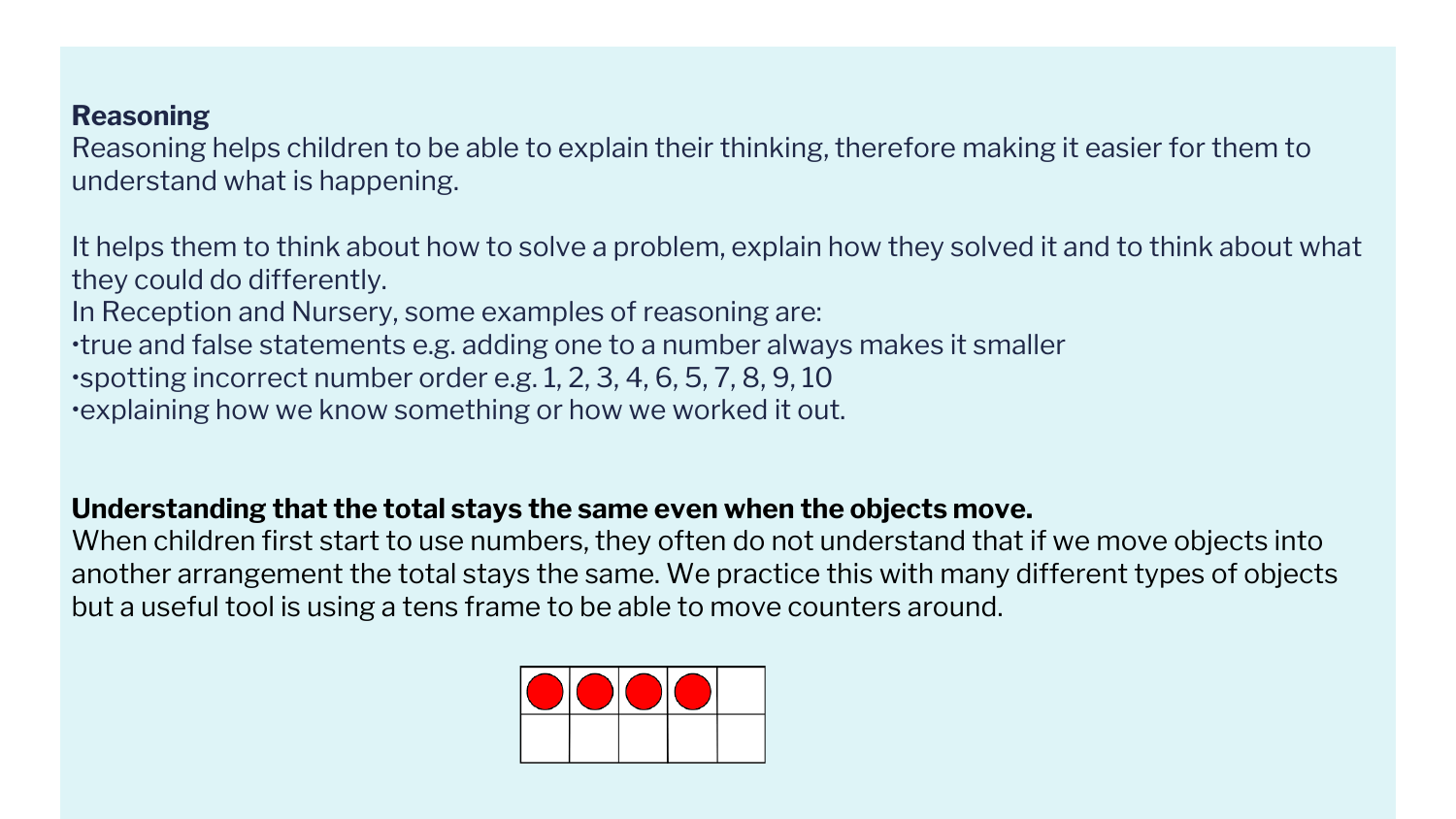### **How we teach children's mathematical learning at Warstones Primary**

#### **Problem Solving**

Problem solving allows children to use their mathematical skills in lots of contexts and in situations that are new to them. It allows them to seek solutions, spot patterns and think about the best way to do things.

In Reception, problem solving might include: •spotting, following and creating patterns •estimating amounts of objects •predicting how many times they can do something in a minute •sharing objects between different groups – particularly when the amount of groups change and the amount of objects stays the same •finding different ways to partition numbers e.g. 5 could be 5+0, 4+1, 3+2 etc.

#### **Recognising amounts**

Another skill that is very important is recognising small amounts without the need to count them.

Initially this should be by using concrete objects such as those shown above but as children progress, allowing them to see groups of dots in different arrangements helps them to mentally 'see' how many objects are there without needing to count. This is a very important skill when children begin to add and subtract.

Using dice is a good way to practice this skill before moving onto objects in different arrangements.

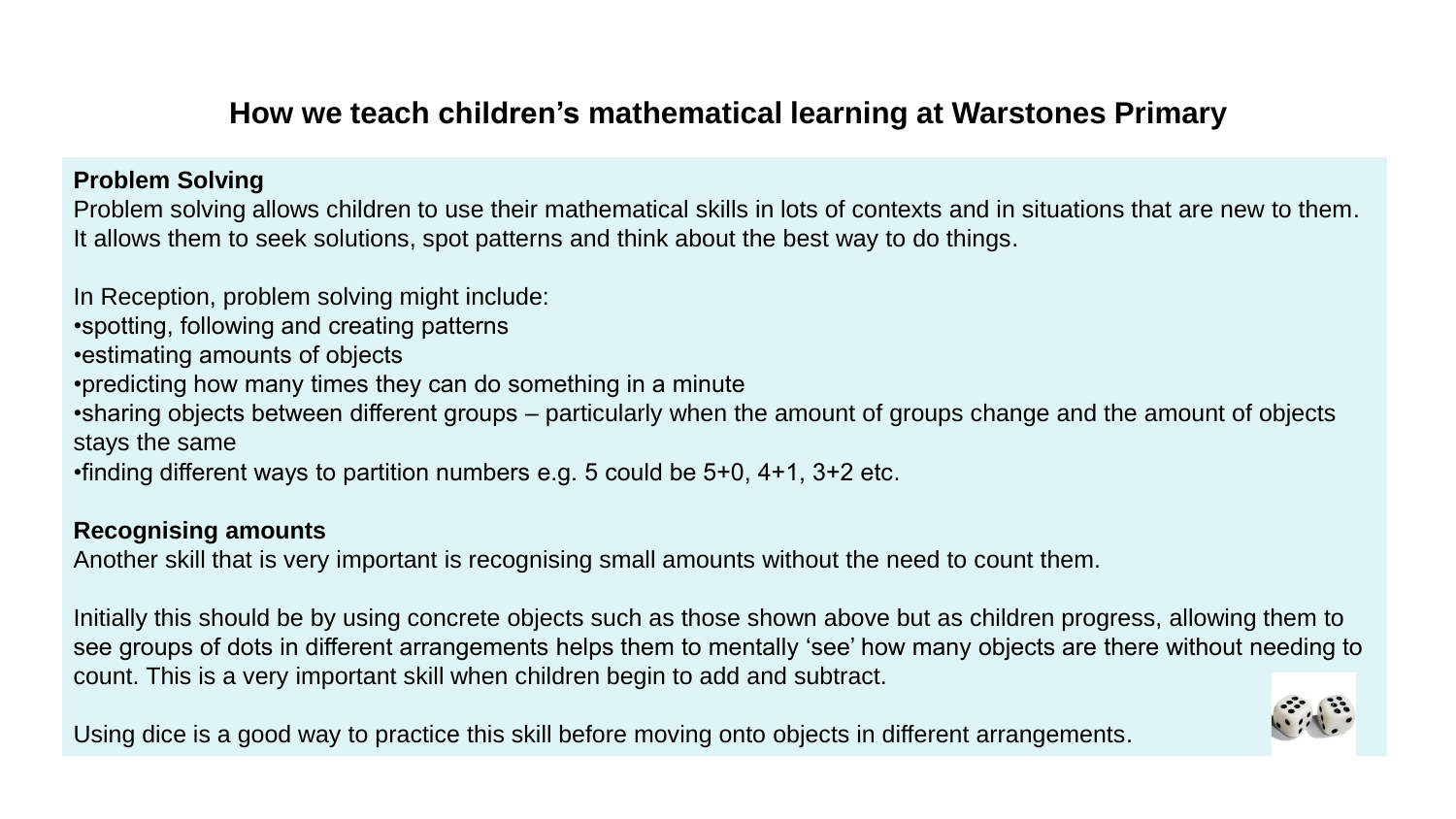# Number Recognition

## Number fans and digit cards

## Number lines





Numicon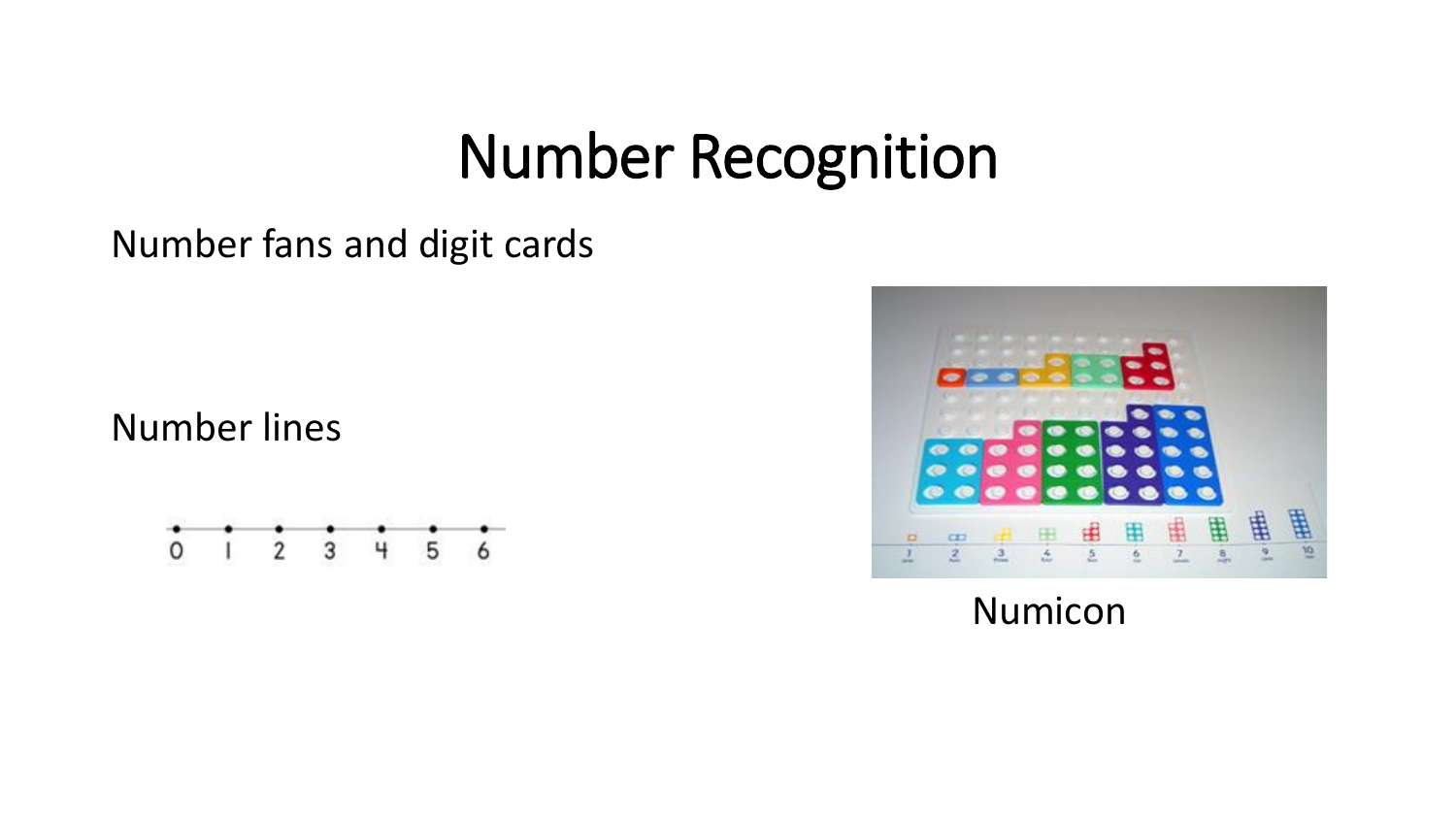# Numbers - calculating



The children use a variety of resources to solve addition and subtraction problems.



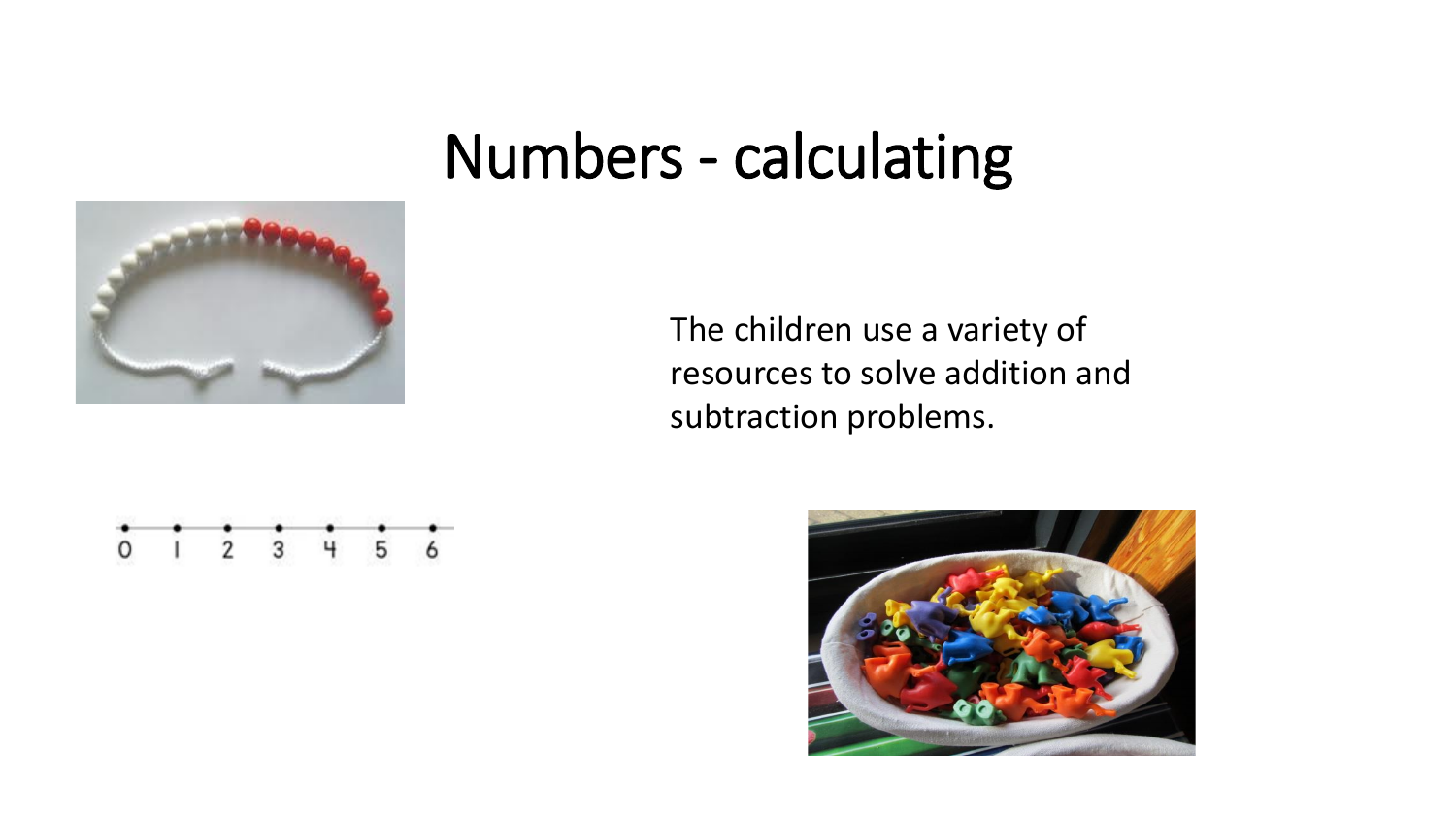# Using the number line



- •Counting up and down the line.
- •Addition problems activity.
- •Subtraction problems activity.

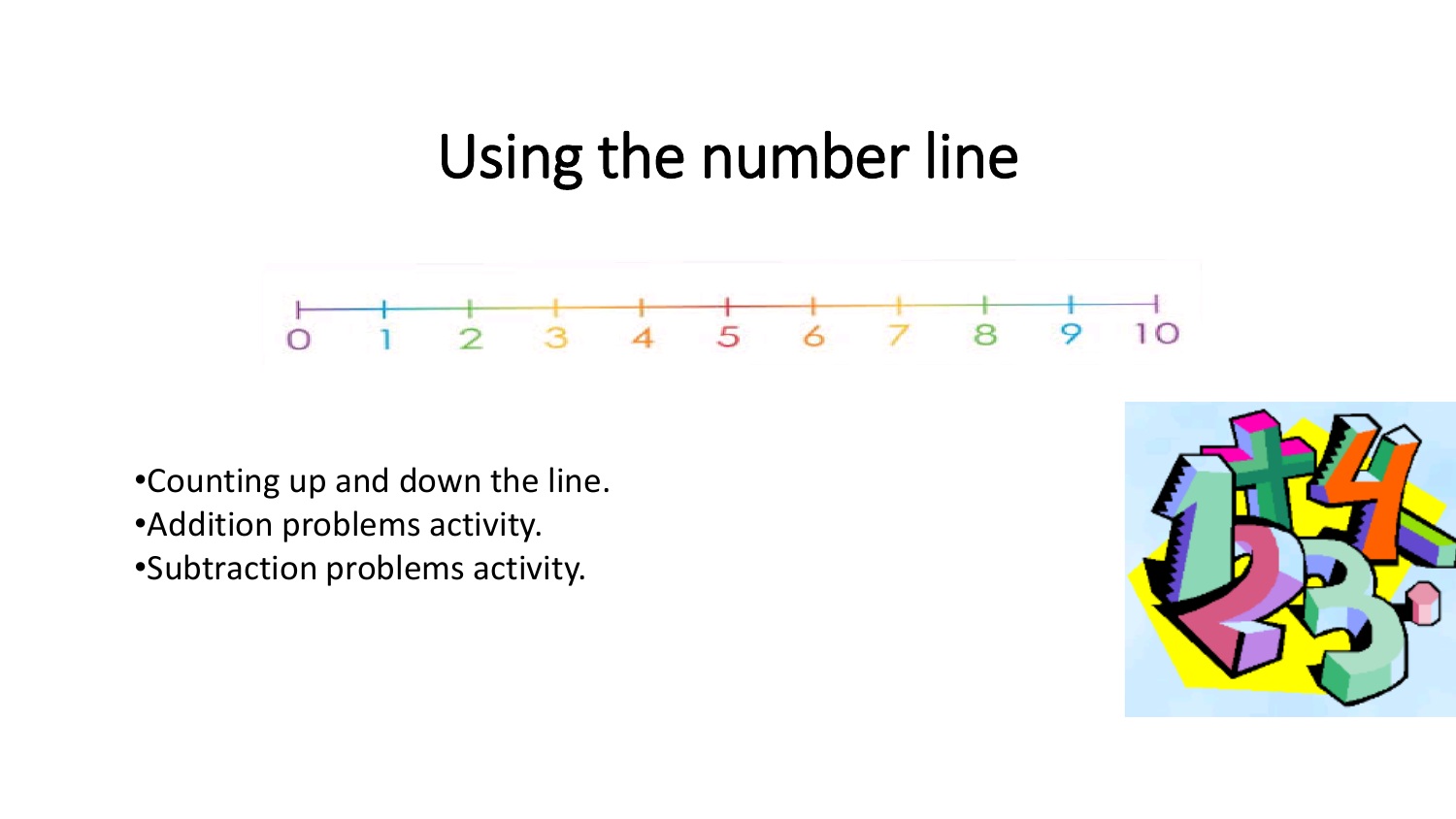# How can I help at home?

•Count – steps up the stairs, money into a money box etc.

•Ask children to say how many without counting (5 or fewer)

•Play games using dice/dominoes and encourage child to say how many spots without counting.

•Ask children to set the table with enough knives, forks and plates for everyone.

•Spot numbers in the environment – on phones, microwaves, clocks, registration plates, doors.

•Ask children to think of their own representations for numbers e.g. one of them, two hands, three bears, four wheels on a car, five toes, six sides on a dice, seven dwarves, eight legs on an octopus etc.

•Deliberately make mistakes. Children need to understand mistakes are normal and everyone makes them e.g. get mixed up when counting, muddle two numbers when ordering them.

•Watch Numberblocks on CBeebies. This programme is written by specialists to model mathematical concepts and represents number brilliantly. Also, Numberjacks is excellent for solving problems.

•Hide numbers around the house or garden for children to find.

•Play outdoor games like hopscotch and skittles. Even better, let children make up their own games and decide how to score points.

•Read books with mathematical concepts e.g. The Very Hungry Caterpillar, One is a snail, ten is a crab, What's the time, Mr Wolf? The doorbell rang.

•Draw attention to more and less.